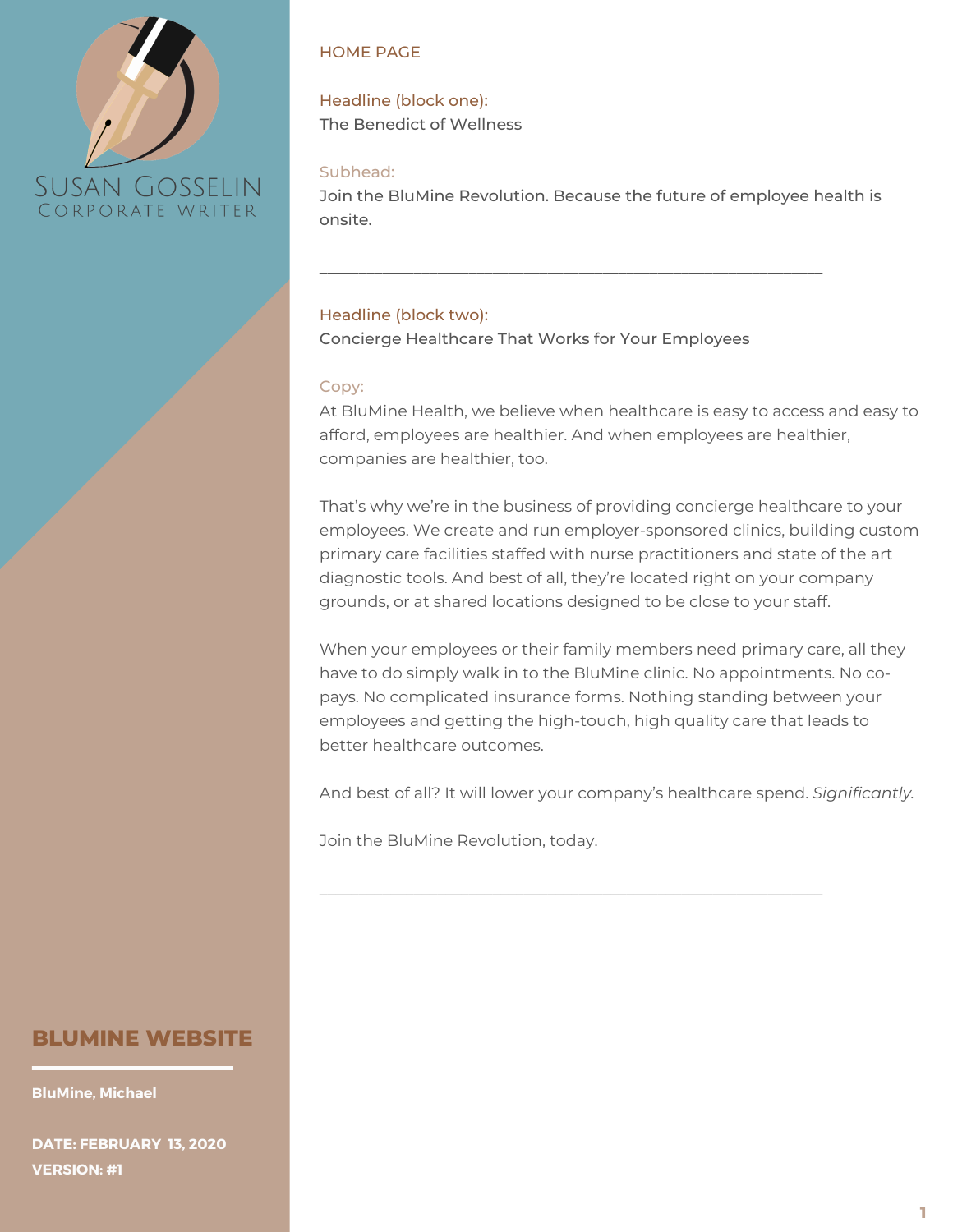

Headline (block three): The Right Care, at the Right Time, in the Right Place

## Subhead:

Onsite/NearSite Clinics

#### Copy:

Have a large concentration of employees in one area? BluMine can create and staff a clinic right on your company grounds. Or, we can create shared off-site clinics for multiple companies to use. Either way, your employees can access unlimited visits to the clinic for physicals, bloodwork, chronic condition management, acute care and more, all as part of your BluMine agreement.

#### Subhead:

Lowered Costs

#### Copy:

Companies who work with BluMine pay one flat fee for the clinic's operation. So employees can visit the clinic as much as they want, with no added costs to you.

#### Subhead:

Improved Data

#### Copy:

BluMine tracks every visit and type of service provided, without violating individual employee privacy. So you can pull reports that show results in the aggregate, tracking healthcare outcomes, trends in health concerns, and where improvements can be made. Inform your employee wellness campaigns with real results, in real time!

\_\_\_\_\_\_\_\_\_\_\_\_\_\_\_\_\_\_\_\_\_\_\_\_\_\_\_\_\_\_\_\_\_\_\_\_\_\_\_\_\_\_\_\_\_\_\_\_\_\_\_\_\_\_\_\_\_\_\_\_\_\_\_\_

# **BLUMINE WEBSITE**

**BluMine, Michael**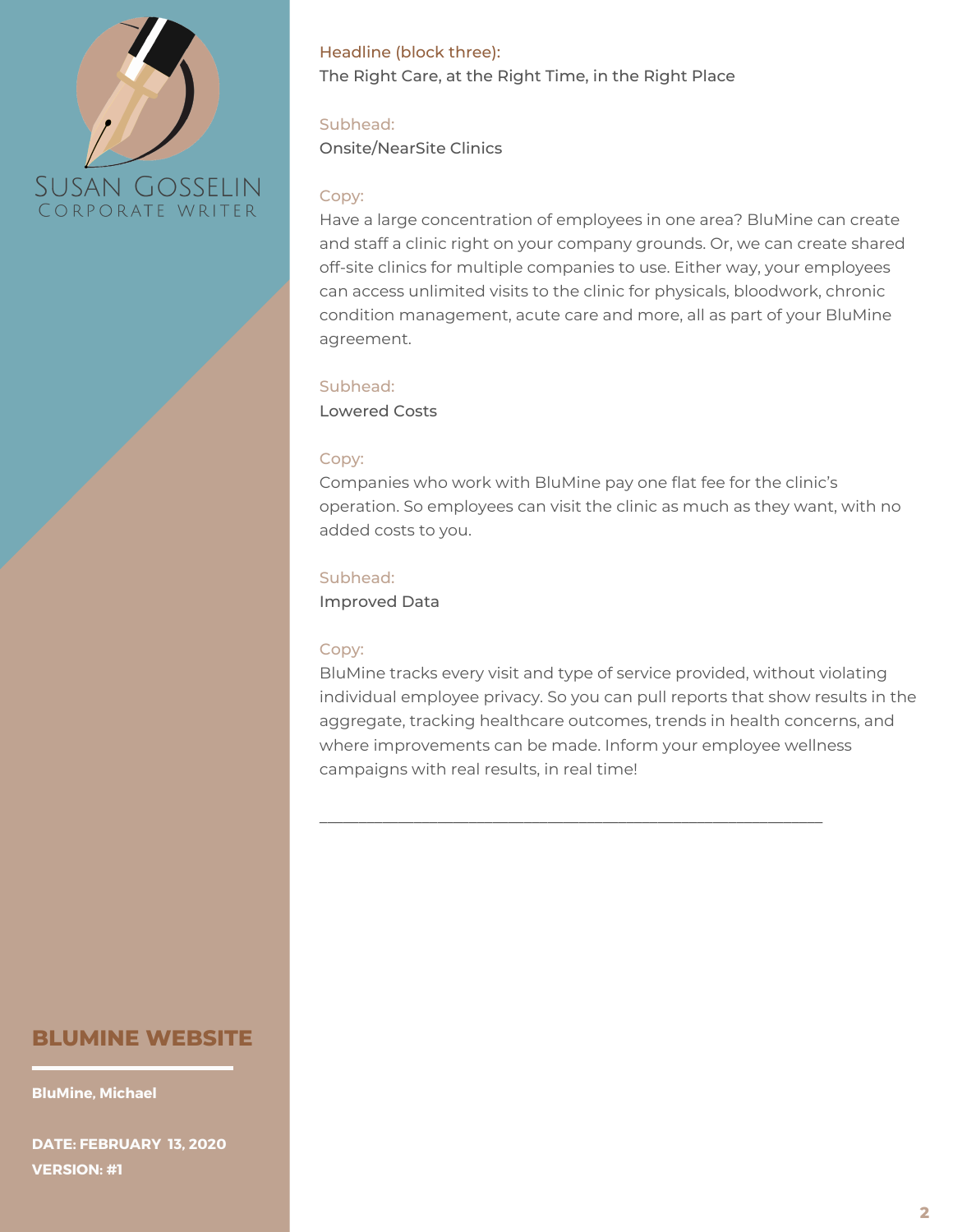# **SUSAN GOSSELIN** CORPORATE WRITER

# Headline (block four): A Better Way To Deliver Primary Healthcare

# Copy:

If your company has more than 1,000 employees and you're self-funding your health insurance program, you know the frustrations. Complicated health insurance forms. Claims denied. Ballooning costs. Gross inefficiencies. And employees who put off preventative care, because it's inconvenient or they can't afford their co-pays.

But what if you could eliminate all those daily headaches and save your company an average of 15 percent on their total healthcare spend? You can, with BluMine health.

#### Subhead:

The First Line of Employee Care

# Copy:

BluMine's concierge clinics are designed to be an important piece of your employee healthcare program. Our clinics can replace the primary care doctor relationship for most patients, serving as the "first line" of care for visits concerning minor illnesses, acute care shots/treatments, physicals, follow-ups, and chronic disease management. Because there's no cost to employees for accessing this care, our clinics also have the luxury of scheduling visits healthy lifestyle consultations on exercise, diet, smoking cessation and more.

When the care of a specialist is needed, BluMine can make recommendations that coordinate with your existing health insurer. Consider us a key member of your employee health team.

## Subhead:

Consider the Benefits

## Copy:

Lowered costs - BluMine's walk-in service can reduce employee usage of emergency rooms and urgent care office visits.

Improved productivity - Employees no longer have to schedule time out of the office to travel to their primary care physician.

Improved regulatory compliance - If your company is required to do HR drug screens or OSHA compliance check-ups, BluMine can help you ensure that more employees get their required appointments handled.

Lowered workman's compensation benefits - Employees are less likely to come to work sick, and when people are getting the health care they need, work related incidents, injuries and illnesses are reduced. When accidents occur, the scope of services with a BluMine Health on-site /near site care center can help.

\_\_\_\_\_\_\_\_\_\_\_\_\_\_\_\_\_\_\_\_\_\_\_\_\_\_\_\_\_\_\_\_\_\_\_\_\_\_\_\_\_\_\_\_\_\_\_\_\_\_\_\_\_\_\_\_\_\_\_\_\_\_\_\_

# **BLUMINE WEBSITE**

**BluMine, Michael**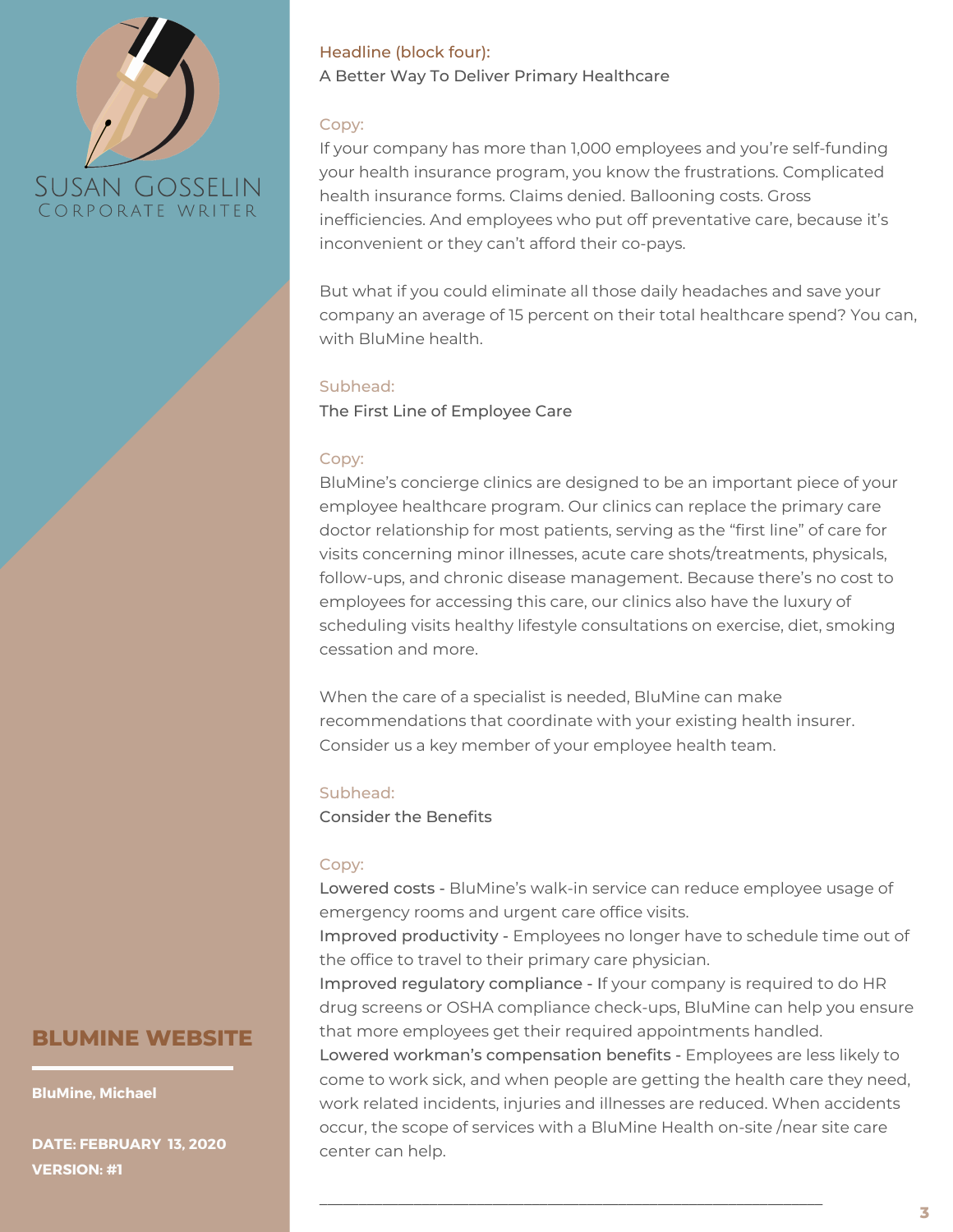

Headline (block five): Get a Handle on Prescription Costs

#### Copy:

Our clinics offer more than 100 of the most common prescription drugs at no cost to patients.

\_\_\_\_\_\_\_\_\_\_\_\_\_\_\_\_\_\_\_\_\_\_\_\_\_\_\_\_\_\_\_\_\_\_\_\_\_\_\_\_\_\_\_\_\_\_\_\_\_\_\_\_\_\_\_\_\_\_\_\_\_\_\_\_

#### SECTION: HOW WE WORK

#### Headline (block one): Services

#### Subhead:

Full Time Nurse Practitioner

#### Copy:

Available when your staff is on the job. Our highly qualified staffers get to know your employees by name.

#### Subhead:

#### Testing Services

Copy: Bloodwork, urinalysis, drug testing, and OSHA reporting

#### Subhead:

### Chronic Disease Management

#### Copy:

Blood testing and lifestyle counseling for weight loss, diabetes management, smoking cessation and so-much more. We love working with your onsite weight watchers chapters!

## Subhead:

Acute Car

#### Copy:

Shots for migraine, nausea, allergic reactions; treating broken bones and cuts.

#### Subhead:

#### Family Care

#### Copy:

Well checks for children, treatment for minor bumps and bruises, treatment of minor illnesses.

#### Subhead:

#### Patient Tracking & Data

Copy:

Find areas for improvement, track outcomes, track costs. \_\_\_\_\_\_\_\_\_\_\_\_\_\_\_\_\_\_\_\_\_\_\_\_\_\_\_\_\_\_\_\_\_\_\_\_\_\_\_\_\_\_\_\_\_\_\_\_\_\_\_\_\_\_\_\_\_\_\_\_\_\_\_\_

# **BLUMINE WEBSITE**

#### **BluMine, Michael**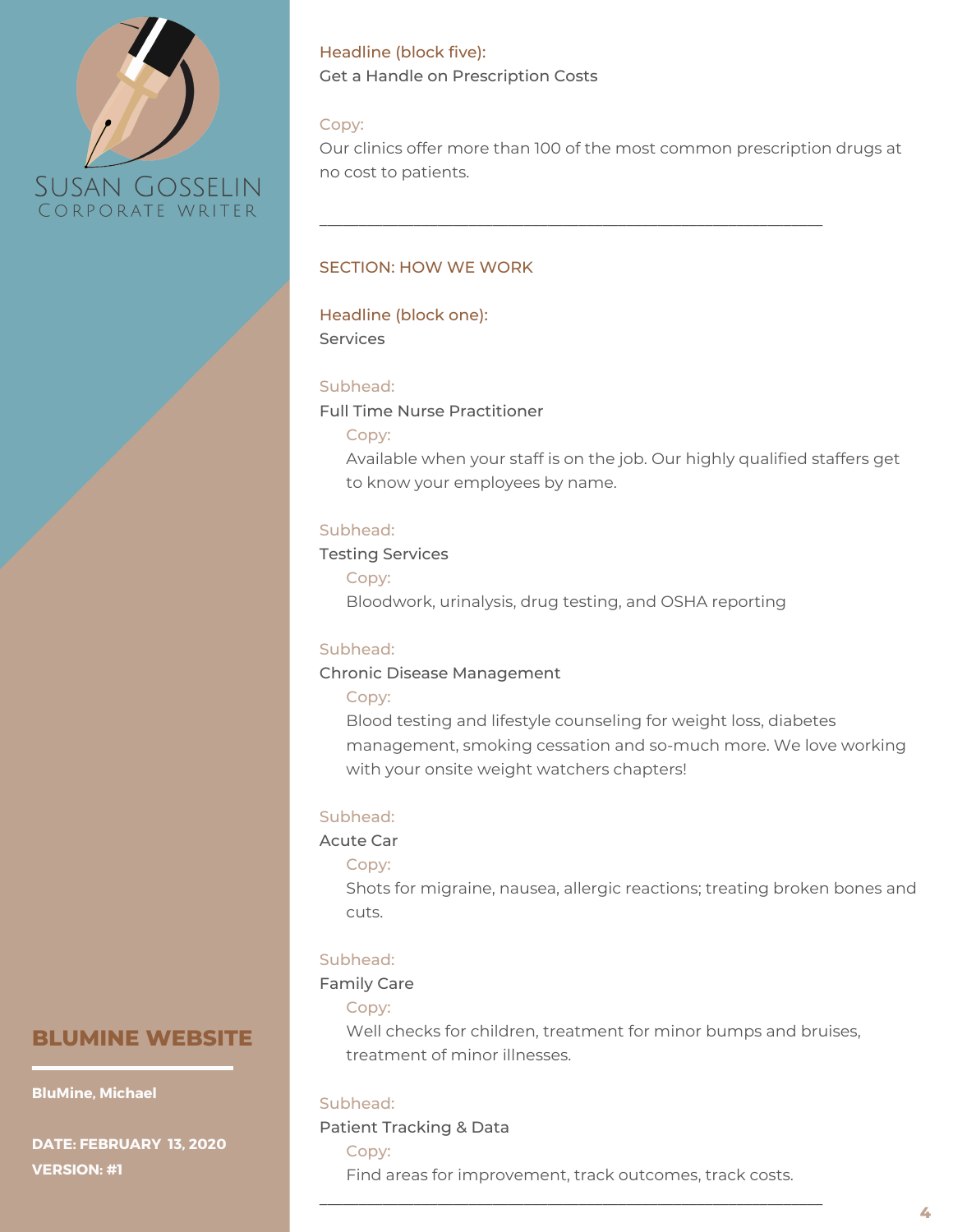

## (Block two):

# YOUR HEALTHCARE PARTNER

BluMine is a primary care provider that works seamlessly with, and independently from, your corporate health insurance provider. Our clients pay us a flat fee every month that covers all the services and prescriptions provided by the clinic.

There are no extra forms to fill out, no claims to manage. And you're provided with a detailed monthly report so you can track improvements to overall employee health in real time. And track your costs, down to the penny.

BluMine clinics can take on the lion's share of healthcare visits. But when an employee needs emergency room care or a specialist, our clinic staff can help recommend physicians that are in-network for your insurance provider. We work in tandem with your insurance company, making it easy to make BluMine an integral part of your employee benefits package.

\_\_\_\_\_\_\_\_\_\_\_\_\_\_\_\_\_\_\_\_\_\_\_\_\_\_\_\_\_\_\_\_\_\_\_\_\_\_\_\_\_\_\_\_\_\_\_\_\_\_\_\_\_\_\_\_\_\_\_\_\_\_\_\_

# **BLUMINE WEBSITE**

**BluMine, Michael**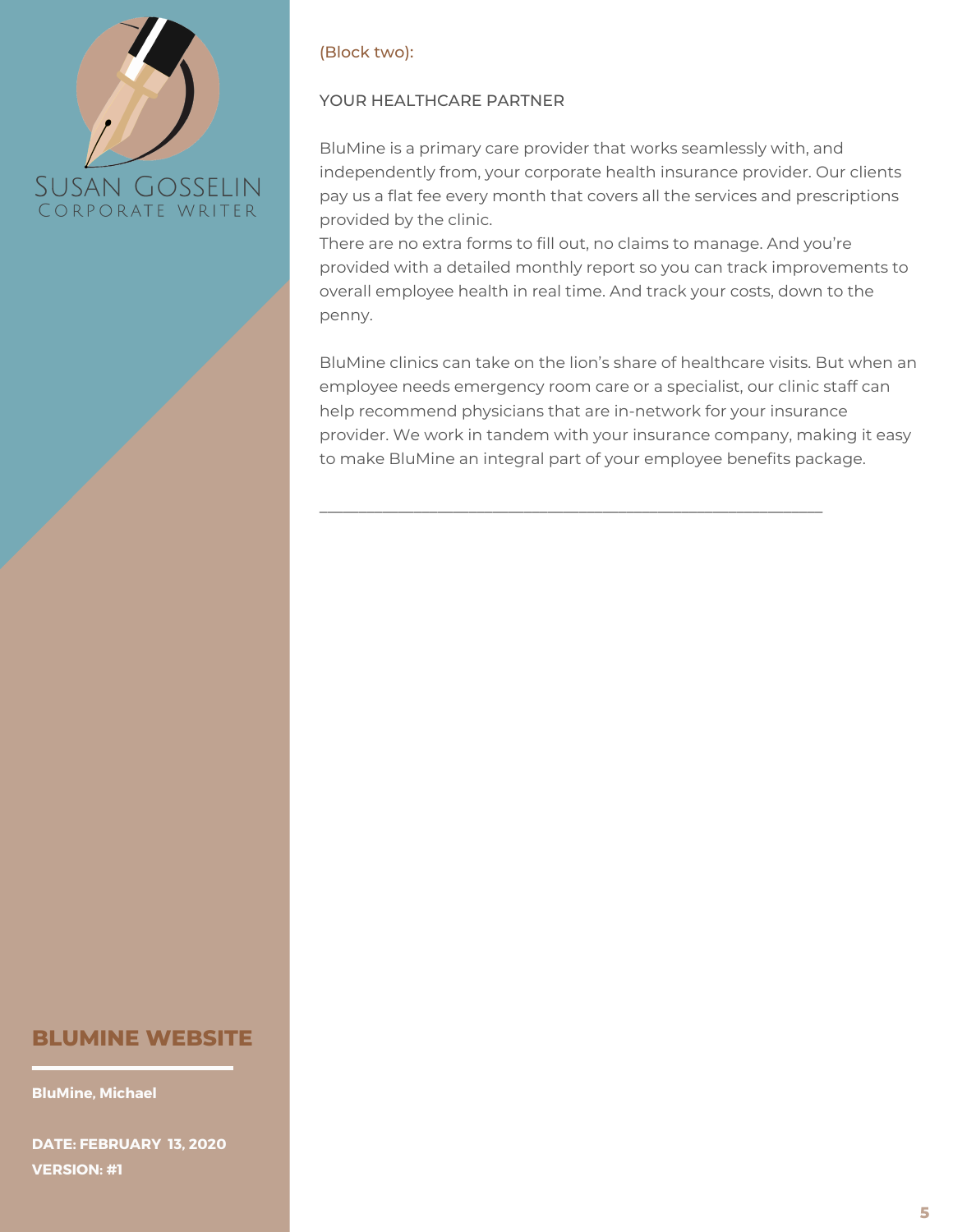

# SECTION: WHO WE HELP

# Headline:

A New Option for Companies with Self-Funded Healthcare Insurance

# Copy:

You've been self-funding your insurance for a while now. But no matter what you try, the costs keep spiraling out of control. You never know from month to month how big the outlay will get. And yet, employees aren't complying well with their treatment programs, and you don't know why. And then there's the complicated bidding process you go through every year, as you're forced to shop around your plan from insurer to insurer, looking for the best deal.

The administrative costs can be a real drag on any company.

But it doesn't have to be. Your company could be a good fit for BluMine if you have:

- More than 1,000 employees
- An employee base that's centered mainly around one large location
- Increasing Healthcare costs
- Aging employee base
- High emergency room visits
- Above average employee absences
- Significant numbers of employees without a primary care physician
- Rising employer healthcare costs
- Considerable number of employees on high-priced prescriptions
- Low employee health maintenance screenings

Join the BluMine Revolution. Schedule a Free consult today. (Button with phone number and/or email link)

\_\_\_\_\_\_\_\_\_\_\_\_\_\_\_\_\_\_\_\_\_\_\_\_\_\_\_\_\_\_\_\_\_\_\_\_\_\_\_\_\_\_\_\_\_\_\_\_\_\_\_\_\_\_\_\_\_\_\_\_\_\_\_\_

# **BLUMINE WEBSITE**

**BluMine, Michael**